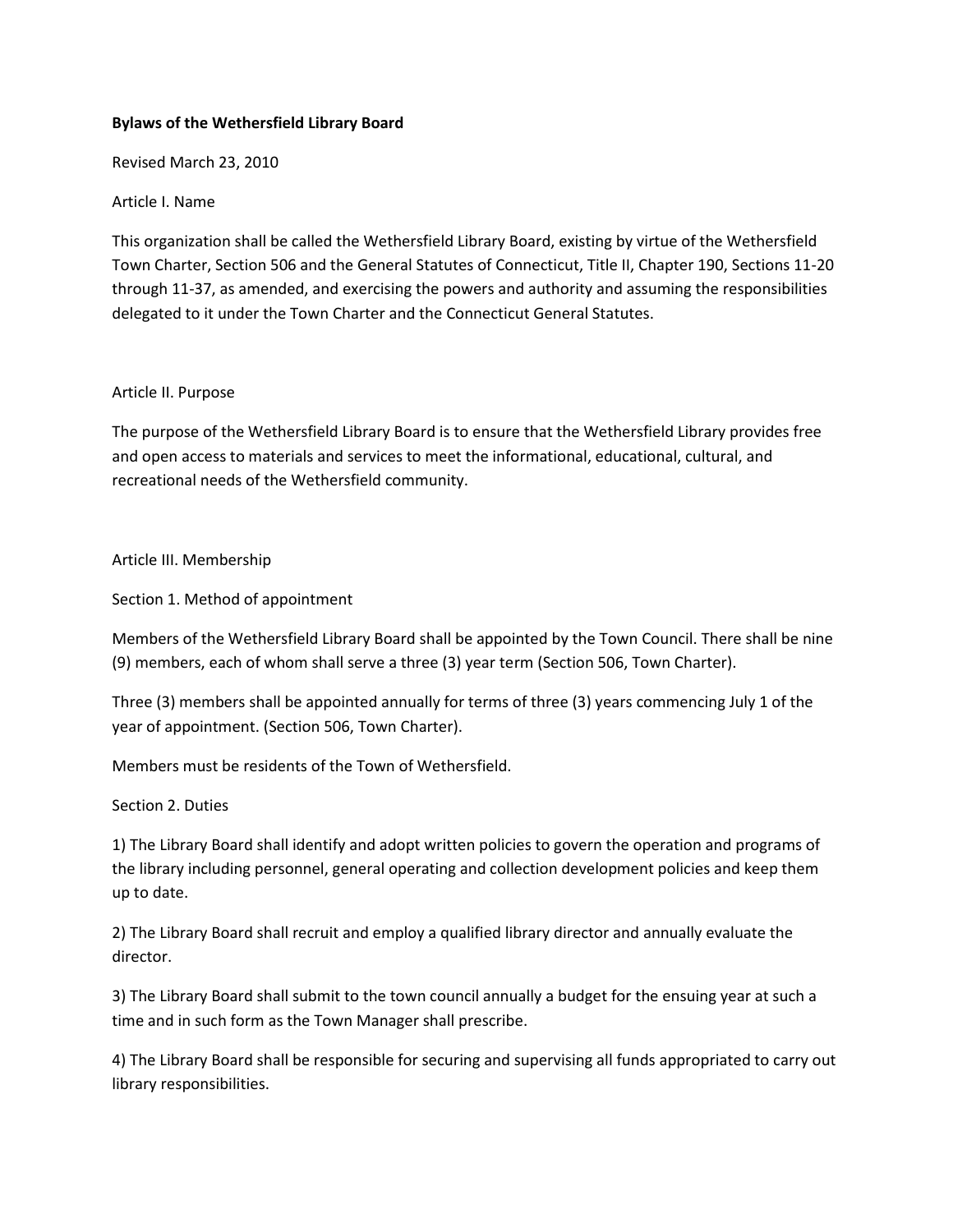5) The Library Board shall establish standing committees when deemed necessary.

### Section 3. Attendance

Attendance of all Library Board members is necessary for optimum performance of the Library Board. Board members are expected to attend all regularly scheduled meetings, special meetings, budget workshops and the annual budget presentation to the Town Council.

A Library Board member missing more than three (3) of the above meetings during a twelve (12) month period without just cause (as determined by the Library Board), shall be asked to resign to make room for an active member.

#### Section 4. Term limits

No member shall serve more than three (3) consecutive three (3) year terms on the Board.

No Board member appointed or reappointed after July 1, 2004 shall thereafter serve for more than three consecutive terms.

#### Section 5. Ex-officio members

The Library Director or designee shall attend all Library Board meetings, shall participate in the discussions and offer professional advice but may not vote.

The President of the Friends of the Wethersfield Library may serve as an ex-officio member of the Library Board but may not vote.

The member of the Town Council who is appointed to serve as Council liaison to the Library Board, shall participate in the discussions but may not vote.

### Article IV. Officers

Section 1. Officers and duties

The officers of the Library Board shall be a chairman, a vice-chairman and a secretary.

1) The Chairman shall preside at all meetings of the Library Board, appoint all committees, perform such other duties as customarily pertain to the office of Chairman.

2) The Vice-Chairman shall perform the duties of the Chairman in his/her absence and assume the office of Chairman for the remainder of the unexpired term in case of vacancy in that office.

3) The Secretary shall keep a true and accurate record of attendance and of all proceedings at meetings of the Library Board, issue notices of all regular and special meetings of the Library Board at least five days prior to such meeting, and maintain the minutes and other records of the Library Board in the office of the Library Director.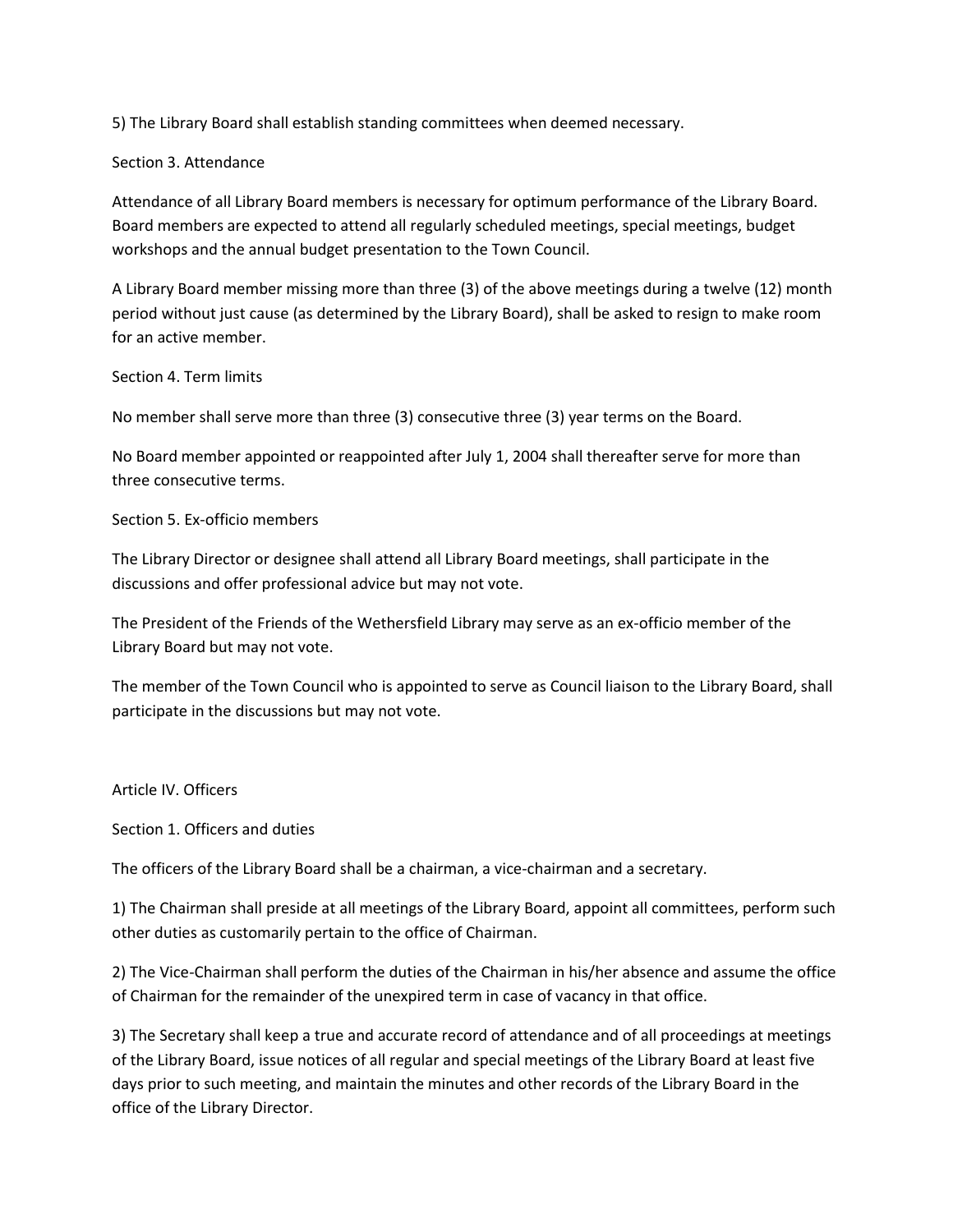Section 2. Nomination procedure, time of elections

1) Officers shall be selected from among the members of the Board.

2) Nominations for officers shall be made at the regular meeting immediately prior to the Annual Meeting.

3) Officers shall be elected at the Annual Meeting.

Section 3. Terms

1) Officers shall be elected to serve for a term of one year.

2) The term of office shall begin at the close of the annual meeting at which they are elected.

3) In case of vacancy in any office, except chairperson, the office shall be filled by election at the next regular meeting following the occurrence of the vacancy.

Section 4. Office-holding limitations

No member shall hold more than one office at a time, and no member shall be eligible to serve more than three consecutive terms in the same office.

Article V. Meetings

Section 1. Meeting schedule

By December 30th the Board shall set an annual meeting calendar for the next year.

The Library Board shall meet no fewer than 10 times a year.

Section 2. Annual meeting

The Annual Meeting shall be the regular meeting in June.

Section 3. Special meetings.

1) Special meetings may be called by the Chairman.

2) The Secretary shall call a special meeting at the written request of five members of the Library Board.

Section 4. Freedom of Information

All operations of the Library Board shall comply with the Freedom of Information rules and regulations.

Section 5. Quorum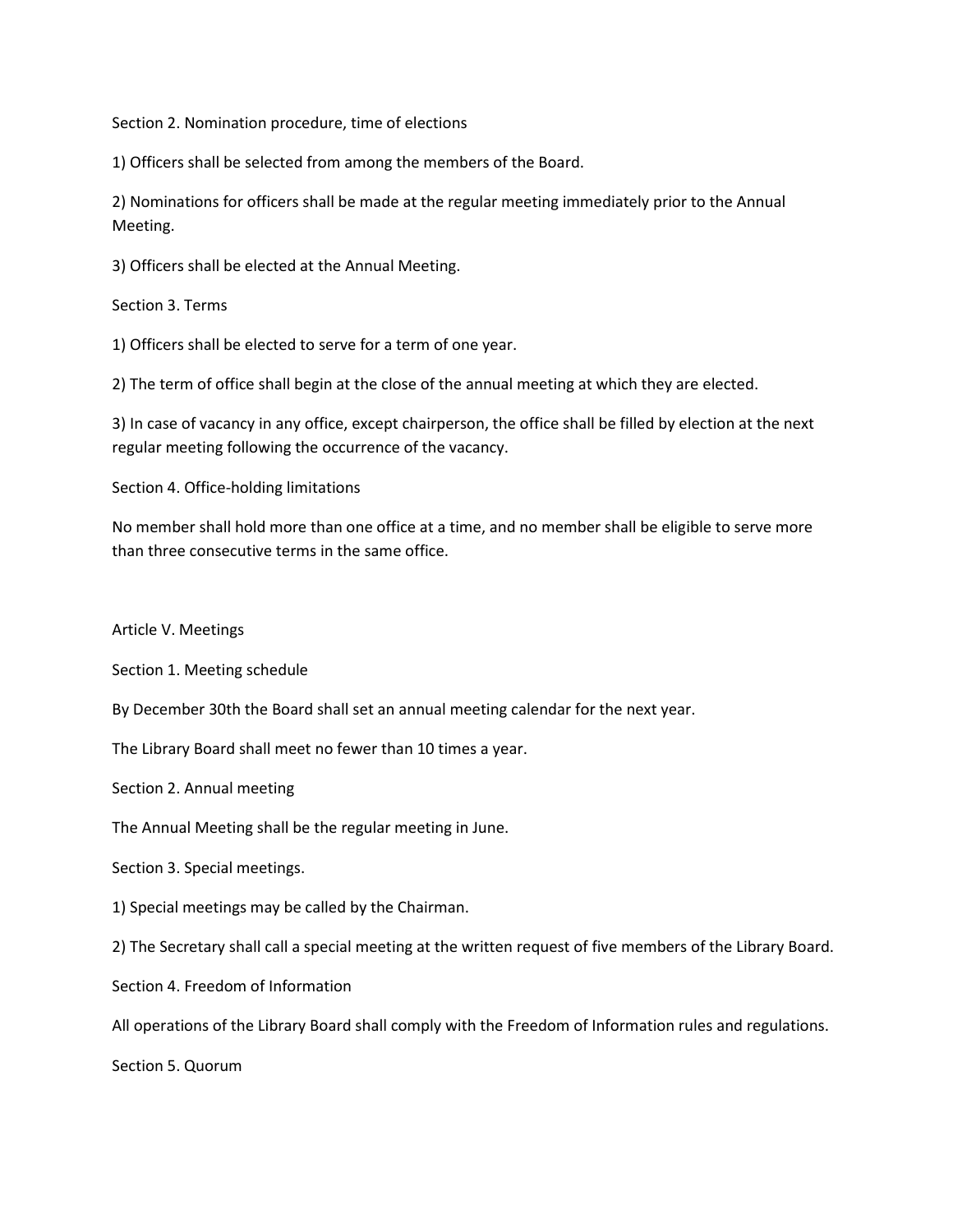A quorum for the transaction of business at any meeting shall consist of five members of the Library Board, who shall be in attendance at the meeting.

## Section 6. Board action

An affirmative vote of the majority of all the Library Board members present and voting at the time shall be necessary to approve any action of the Library Board. The Chairman may vote upon and may move or second a proposal before the Library Board.

# Section 7. Conflict of interest

A member of the Wethersfield Library Board shall not use his or her position as a member of the Board for the private benefit or gain of the board member, the board member's immediate family or an organization with which the board member is associated.

In the event a conflict of interest should arise, a member will be expected to voluntarily abstain from discussion or voting on any issues. If any member of the Library Board perceives a possible conflict of interest for any other board member, the possible conflict should be addressed and the Board shall then decide whether the issue represents a conflict of interest before the discussion on the issue proceeds. In such cases, the Chairman of the Library Board shall make the final determination if a conflict of interest exists. If the possible conflict of interest involves the Chairman, the Vice-Chairman shall make the determination.

### Article VI. Committees

Section 1. Committees

The Library Board shall establish standing committees when deemed necessary.

Section 2. Governance Committee

A Governance Committee, composed of the officers of the Board (chairman, vice-chairman and secretary) shall meet as needed to plan the agenda for the Board meeting, identify potential board members, provide orientation for new board members and continually assess the effectiveness of the Board.

# Section 3. Special Committees

The Chairman and/or the Library Board may appoint such special committees as may be necessary for the effective and efficient discharge of Board responsibilities. The committee shall be considered to be discharged upon completion of the purpose for which it was appointed and after a final report is made to the Library Board. The committees may consist of one or more members of the Board of Directors and one or more members of the staff and/or the public at large.

Section 4. Committee authority.